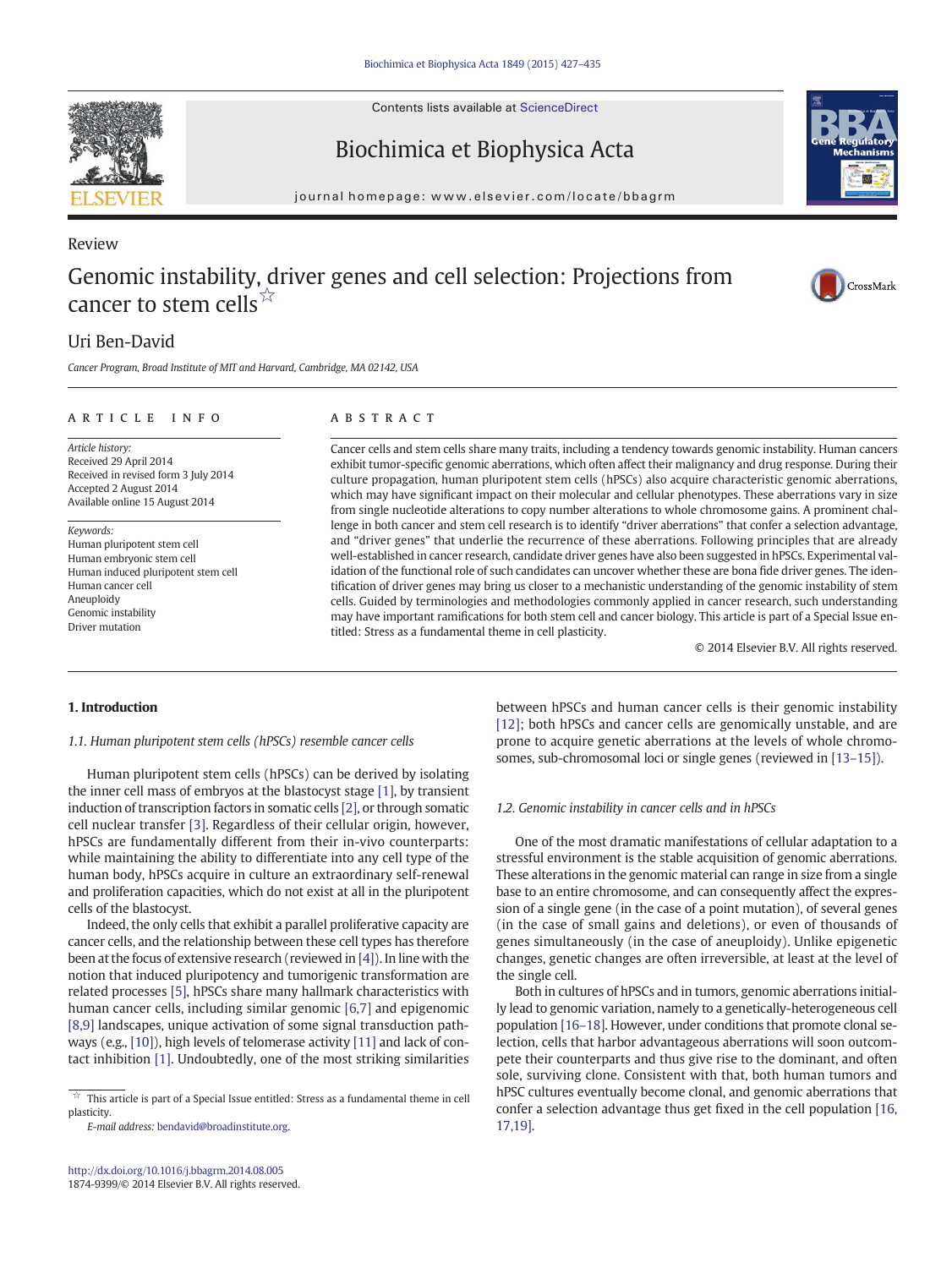While cells in culture may be inherently unstable, cancer cells and pluripotent cells proliferate much faster than normal mature cell types, and — importantly — they do not senesce in culture. Therefore, these cell types are more prone to acquire genomic abnormalities, and these abnormalities may significantly increase their in vivo tumorigenicity [\[4\]](#page-6-0). Other factors that may make these cell types particularly vulnerable to genomic insults include unique cell cycle characteristics and DNA damage repair mechanisms, as well as cell culture practices and culture conditions (reviewed in [\[15\]](#page-7-0)).

# 1.3. Uncovering driver genes that underlie genomic aberrations

Multiple studies have recently described in detail the recurrent genomic aberrations in hPSCs (reviewed in [\[13,15\]\)](#page-7-0). However, the causes and consequences of these aberrations remained largely unexplored until recently. Presently, it seems that the focus of the field is gradually shifting from descriptive studies that identify and characterize the aberrations to mechanistic studies that aim to unravel their potential "consequences" on the one hand, and their "causes" on the other hand.

A key challenge pertaining to the "cause" of genomic aberrations is the identification of underlying genes that drive recurrent aberrations. Adopting cancer research terminology, this problem could be phrased in terms of "driver" and "passenger" aberrations/mutations: which aberrations and which genes confer a substantial selection advantage, and how can these genes be distinguished from innocent bystanders? There are actually two interwoven challenges here: first, the driver aberration(s) need to be identified on the noisy background of other present genomic changes; second, the key genes that underlie the driver aberration(s) (i.e., the driver genes) have to be determined, often on the background of many other genes that reside within the aberrant region. As in cancer, the global genomic instability that characterizes latestage cultures of hPSCs may mask both the driver aberrations and the driver genes, thus making their identification a rather difficult task.

# 2. Levels of genomic instability in hPSCs

As already mentioned, the genomic aberrations in hPSCs range in size from single nucleotide alterations (SNAs), to small gains and deletions (also referred to as copy number alterations, or CNAs), to trisomies or monosomies of whole chromosomes (that is, aneuploidy). This distinction is not merely technical, for different types of aberrations may stem from distinct defective mechanisms. This distinction may also be useful for the attempt to tease out the driver genes underlying the recurrent aberrations. The recurrent genomic aberrations in hPSCs, and the candidate driver genes that underlie these aberrations, are listed in Table 1.

# 2.1. Aneuploidy in hPSCs

Large chromosomal aberrations are commonly present in cultures of hPSCs. Whereas these aberrations are presumed to arise randomly, giving rise to karyotypically heterogeneous cultures [\[18\]](#page-7-0), only few of them prevail and eventually take over the culture. Over a third of the human embryonic stem cell cultures exhibit identical chromosomal aberrations in over 5% of the cells [\[20\];](#page-7-0) and more than 10% of the hPSC cultures harbor at least one large chromosomal aberration in the majority of the cell population [\[12,21,22\].](#page-7-0)

There are several lines of evidence that argue for the positive selection involved in the accumulation of large chromosomal aberrations in hPSC cultures. First, some chromosomal aberrations are significantly more common than others: trisomies of chromosomes 1, 12, 17 and X (or gains of one of their arms) are much more prevalent in hPSC cultures than any other trisomy or monosomy [\[12,19](#page-7-0)–24]. Second, chromosomal aberrations often take over the culture very rapidly, so that very few passages can go by from their first detection in rare cells to their widespread existence in culture [\[19,21\]](#page-7-0). Third, it has been recently shown that the most common aberration in hPSCs, trisomy 12, induces profound changes in the global gene expression signature of hPSCs, increasing their proliferation rate and their tumorigenicity [\[25\]](#page-7-0). Fourth, the same chromosomal aberrations that arise in hPSC cultures also arise in germ cell tumors in-vivo [\[12,19\].](#page-7-0) Fifth, some of the recurrent chromosomal aberrations in hPSCs are also observed in the syntenic chromosomes of mouse and monkey PSCs, suggesting their evolutionaryconservation [\[26\].](#page-7-0) Lastly, the chromosomal aberrations that arise in hPSC cultures are strikingly different from those that arise in embryogenesis [\[27\]](#page-7-0), highlighting the role of the stressful environment in supporting the specific aberrations observed in culture.

Considering that only few aneuploidies facilitate the survival of hPSCs and allow them to prevail, a key question for each of these common aberrations is which gene(s) endow the cells with a selection advantage. As hPSCs acquire mainly trisomies, one would expect the driver genes to be over-expressed in the aneuploid cells. However, as large chromosomal aberrations encompass hundreds — and even thousands — of genes, it is difficult to determine which ones are the driver genes. It has been shown that 20%–40% of the genes within an aberrant region are significantly differentially expressed [\[21\];](#page-7-0) pinpointing one or few genes that are not only over-expressed in a trisomy, but are also essential for its accumulation, is therefore highly challenging. Nonetheless, as will be described below, application of several approaches has

Table 1

A list of recurrent genomic aberrations in hPSCs, and the candidate driver genes underlying these aberrations.

| Key<br>publication(s) | Supportive evidence or validation(s)                                                                                                                            | Proposed selection<br>advantage | Candidate gene $(s)$            | Recurrent genomic<br>aberration               |
|-----------------------|-----------------------------------------------------------------------------------------------------------------------------------------------------------------|---------------------------------|---------------------------------|-----------------------------------------------|
| [20,21,29,52]         | Consistent over-expression in aberrant cells<br>Over-expression of NANOG jeopardizes differentiation<br>Known role in cancer                                    | Promoting self-renewal          | <b>NANOG</b><br>NANOGP1<br>GDE3 | Trisomy 12<br>Gain of 12p<br>Gain of 12p13.31 |
| [19,26,55,56]         | Over-expressed in aberrant cells<br>Evolutionarily-conserved aberration<br>Essential for the viability of hPSCs and for tumor formation<br>Known role in cancer | Inhibiting apoptosis            | BIRC5<br>(Survivin)             | Trisomy 17<br>Gain of 17q                     |
| $[26]$                | Over-expressed in aberrant cells<br>Evolutionarily-conserved aberration<br>Known role in cancer                                                                 | Unknown                         | ICT1                            |                                               |
| [20,31,32]            | Over-expressed in aberrant cells<br>Known role in cancer<br>Direct evidence from knockdown and over-expression experiments                                      | Inhibiting apoptosis            | BCL2L1<br>(BCL-XL isoform)      | Gain of 20q11.21                              |
| [19]                  |                                                                                                                                                                 | Progressing cell cycle          | Androgen receptor (AR)          | Trisomy X                                     |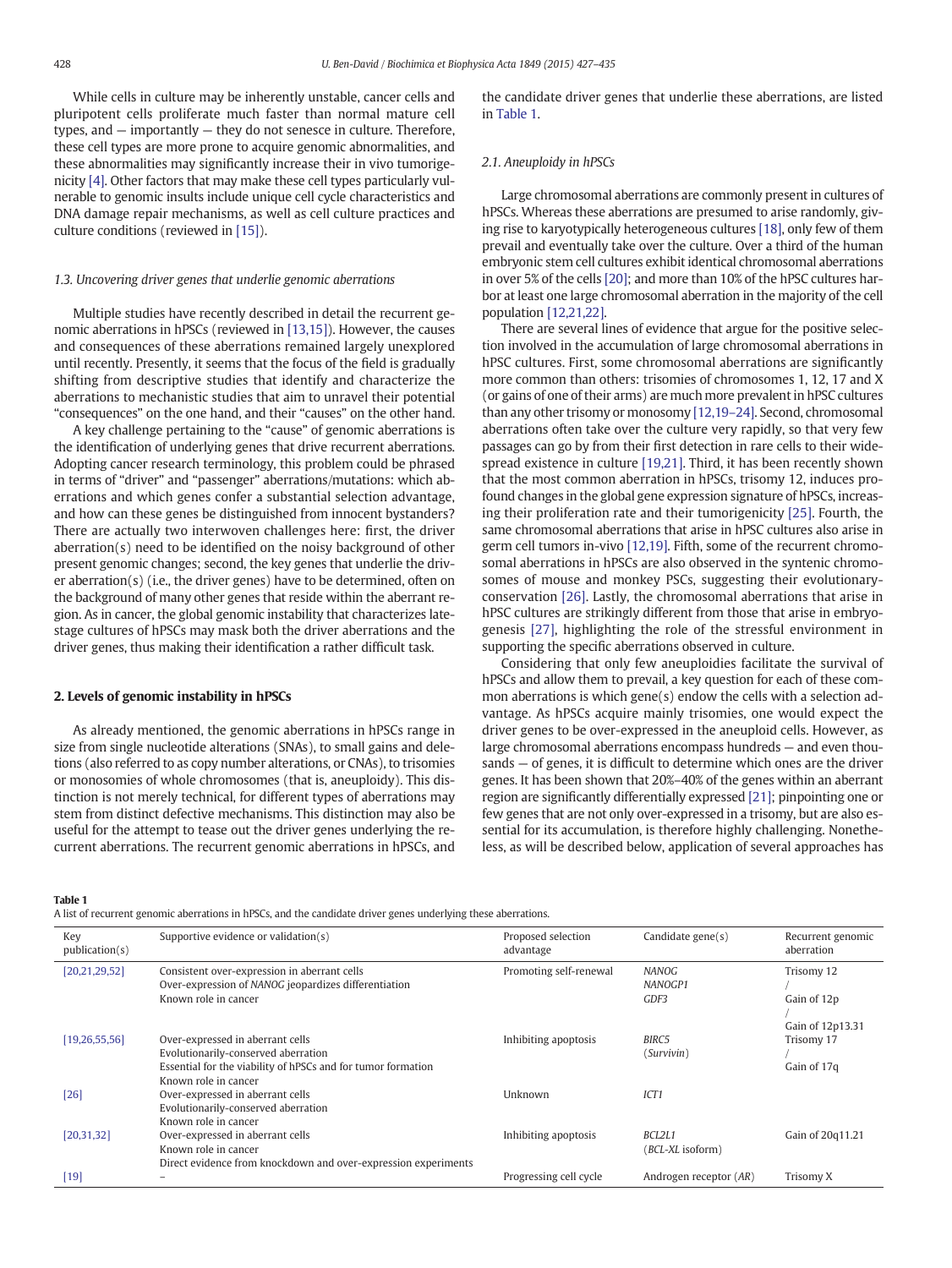<span id="page-2-0"></span>enabled the identification of several (candidate) driver genes underlying these large hPSC chromosomal aberrations.

#### 2.2. Copy number alterations in hPSCs

Copy number alterations (CNAs), defined as deviations from the normal copy number of relatively small genomic loci, arise during the derivation and propagation of embryonic stem cells [\[28,29\]](#page-7-0) and during the reprogramming of somatic cells into induced pluripotent stem cells [\[16,29\].](#page-7-0) Many of these CNAs may result from the normal variation that exists in the human population, or from rare genomic alterations that had already occurred prior to the derivation of the pluripotent cell lines. These alterations may have negative, neutral or positive adaptive value, and are thus expected to exhibit distinct dynamics: CNAs with negative adaptive value will disappear upon prolonged propagation in culture [\[16,28,29\];](#page-7-0) in contrast, CNAs with positive adaptive value will prevail [\[16,28,29\]](#page-7-0); due to the clonal nature of hPSC cultures, however, neutral CNAs may sometimes get fixed in the cell population as well [\[28,30\],](#page-7-0) making it difficult to determine which CNAs really confer a selection advantage (that is, to distinguish the driver from the passenger CNAs).

In addition to the early-stage CNAs that arise during the derivation of hPSCs, other CNAs accumulate during long-term culture [\[16,28,29\]](#page-7-0), in a similar manner to the chromosomal aberrations described in the previous section, albeit with distinct mechanisms underlying their creation [\[15\]](#page-7-0). Here again, specific CNAs are much more prevalent than others: amplification of 20q11.21 and 12p13.31 have been reported to occur in up to 25% and 13% of hPSC cultures, respectively [\[20,29\].](#page-7-0) As the minimal recurrent amplifications in these regions encompass only few genes, it is much easier to suggest candidate driver genes and prioritize them for experimental validation. Indeed, as will be described below, a candidate driver gene that resides within the 20q11.21 locus has been recently shown to mediate the strong selective advantage conferred by this amplification [\[31,32\]](#page-7-0).

# 2.3. Point mutations in hPSCs

Point mutations, also referred to as single nucleotide alterations (SNAs), are a hallmark of human cancer. It is therefore not surprising that attempts have been made to identify driver mutations that facilitate the reprogramming process, or that provide culture-propagated hPSCs with a strong selection advantage. As somatic mutations exist in every human cell, and due to the clonality discussed above, the mere existence of a mutation in a hPSC line — even in most or all of the cells — is meaningless by itself. Applying massively-parallel sequencing techniques, multiple studies have tried to address this issue, and to identify recurrent SNAs that arise in hPSC cultures.

Surprisingly, perhaps, recurrent SNAs have not been identified to date in hPSCs [33–[35\]](#page-7-0). Although these results ought to be considered with caution, given that only a few dozen of hPSC lines have been fully sequenced to date, no recurrent point mutation has been identified. Importantly, several mutations in cancer-related genes, such as genes of the p53 pathway, were reported to improve reprogramming efficiency [\[36,37\];](#page-7-0) however, none of the sequenced hPSC lines harbored naturally occurring mutations in this pathway, arguing against a selection advantage conferred by these mutations. Tackling this question from the opposite direction, a recent study manipulated the expression of genes that were found to be mutated in some hPSC lines, and found that none of these mutations facilitated reprogramming [\[35\],](#page-7-0) further supporting the lack of an adaptive value to these mutations in hPSCs.

# 3. Identification of the driver genes underlying recurrent genomic aberrations

The similarity between the genomic instability of hPSCs and cancer cells suggests that the stem cell field may benefit from harnessing conceptual approaches and experimental technologies developed to uncover driving aberrations and genes in cancer. Not surprisingly, it seems that the same principles indeed guide the identification of functional aberrations and their underlying driver genes in both research arenas.



Fig. 1. Guidelines for the identification and prioritization of driver aberrations. (A) In cancer, driver aberrations progressively arise throughout tumor development, conferring various selection advantages that are required at each step of tumorigenesis. Passenger aberrations occur simultaneously, originating from the somatic tissue of origin, from random fixation (when occurring in the same cell as a driver aberration), or from general genomic instability at late stages of tumorigenesis. Aberrations are color-coded: red, orange and brown — driver aberrations; green, purple and blue — passenger aberrations. (B) In hPSCs, driver aberrations are expected to arise de novo throughout culture propagation, and accumulate in culture following further propagation. Aberrations are color-coded: green - aberrations originating from the cell of origin; purple - non-stable aberrations arising during the initial establishment of hPSC lines and disappearing following further propagation; red — stable aberrations arising during culture propagation, on a relatively diploid background; blue and brown — aberrations arising during the late stages of culture propagation, when genome-wide genomic instability is already evident. The red-coded aberrations are the best candidates to be "driver aberrations".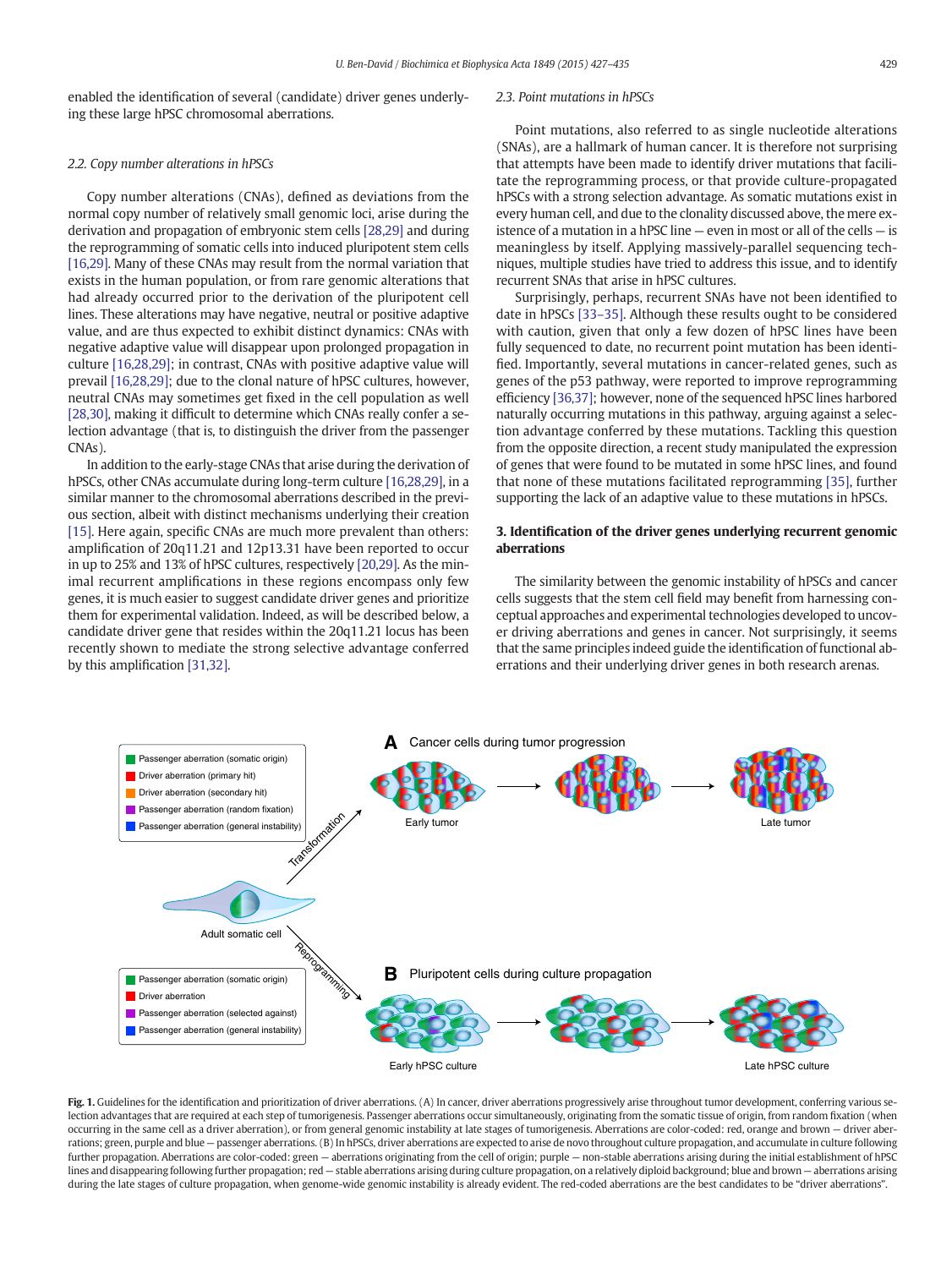

**E** Validation by genetic manipulation

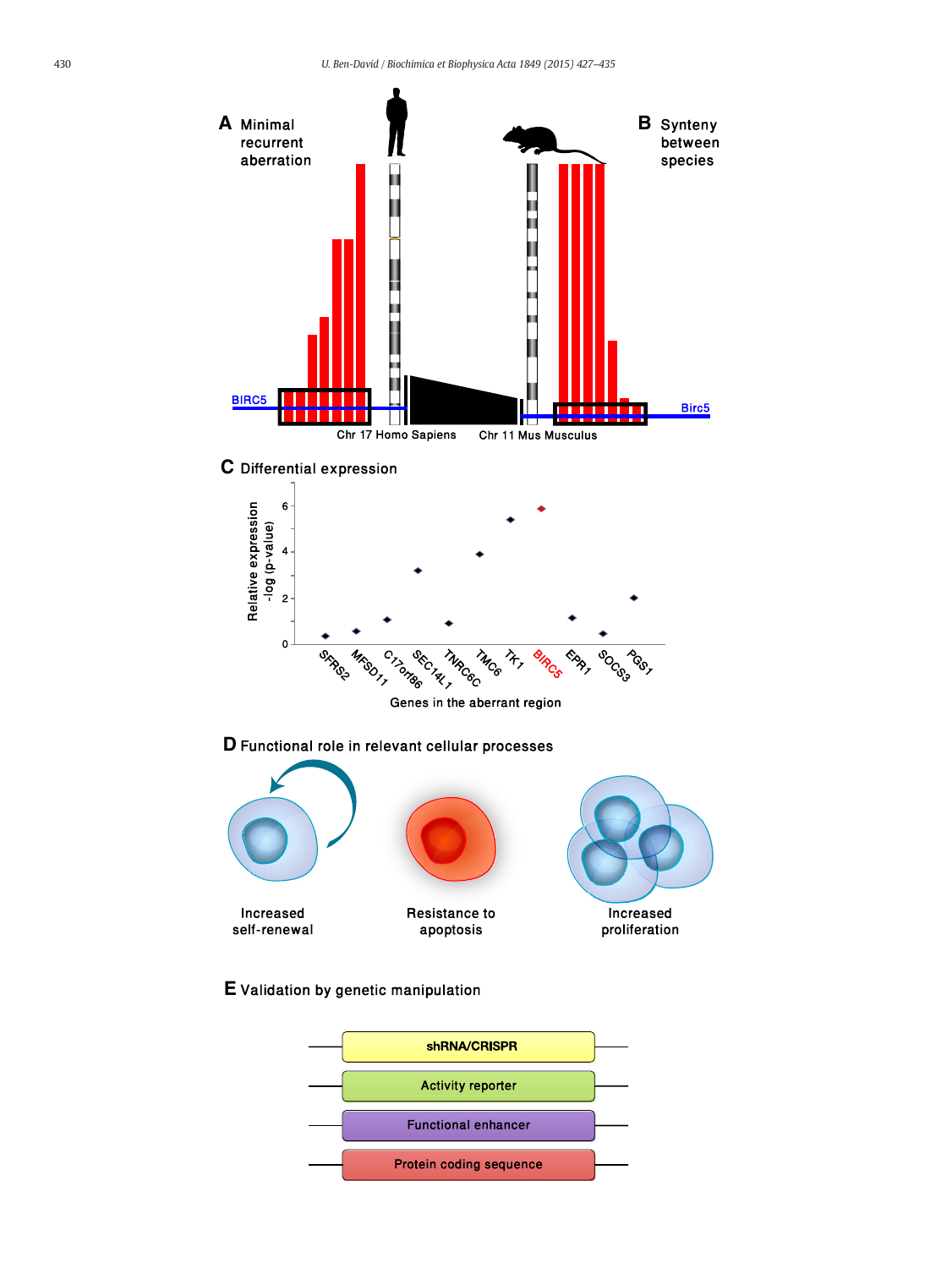# <span id="page-4-0"></span>3.1. Identification and prioritization of candidate driver aberrations

# 3.1.1. High prevalence is an indicator of functionally important aberrations

The first rule of thumb in identifying meaningful genomic aberrations is that these aberrations are expected to be detected more often than other, non-meaningful ones. In line with this notion, all of the studies that addressed this issue — at the chromosomal, CNA or SNA levels — tried to identify statistically significant deviance from uniform or random distributions (for example [\[21,29,33\]\)](#page-7-0). By definition, positive adaptive value translates into higher survival rates; hence, if an aberration confers a strong selection advantage, it will most likely accumulate (and be detected) more often in the cell population.

Importantly, population-wide analyses are essential for identifying recurrent aberrations, due to the heterogeneous nature of hPSC cultures. Non-functional aberrations may exist in rare cells at any given time point [\[18,30\],](#page-7-0) but only the functional, advantageous ones are expected to enable the cells that harbor them to survive, proliferate and take over the cell population. The recurrence of aberrations at the single cell level is therefore not necessarily indicative of their importance. For example, some aberrations may commonly arise in hPSCs simply due to their genomic location near a fragile site [\[16\];](#page-7-0) if there is a negative selection against these aberrations, however, they will soon disappear and will not get fixed in the population. Importantly, such aberrations may also be of neutral adaptive value, and in this case they may get fixed in the population by chance, leading to their common detection in the population despite not being true "driver" aberrations.

It is also important to note, that the recurrence of a specific aberration should not be considered a mandatory pre-requisite for the establishment of its importance. Perturbing a specific pathway may result in a selective advantage, which may be achieved through the alteration of various genes in this pathway, leading to various non-recurrent aberrations. Accordingly, gene ontology analyses of genes within identified CNAs (not all of which considered as "recurrent") revealed that these genes are associated with pluripotency pseudo-genes and with cancer-related genes [\[16,29\].](#page-7-0) Similarly, one study reported that point mutations in hPSCs were enriched for genes commonly mutated in cancer, although none of these mutations was recurrent by itself [\[33\].](#page-7-0) Therefore, high prevalence is a useful indication for potential functional importance, but it is neither necessary nor sufficient for the establishment of a driving role.

# 3.1.2. Driver aberrations are expected to arise de novo in early steps of culture propagation

In cancer, late-stage tumors often exhibit a complex karyotype, having acquired a genome-wide instability, often referred to as chromosomal instability (CIN) [\[38\]](#page-7-0). By that time, it may be extremely challenging to distinguish the driver mutations from the passenger mutations due to the noisy genomic background. On the other hand, the high copy number variation and single nucleotide variation that exist in the normal human population have made it a common practice to compare tumors to normal tissues of the same patient, in order to exclude preexisting mutations from further analyses [\[39\]](#page-7-0). Therefore, the driver genomic aberrations are usually the ones that arise de novo during the early stages of tumorigenesis.

In an analogy to cancer development, driver aberrations in hPSCs should not be the ones present in the early embryo or in the fibroblast population of origin, and should be detected at relatively early culture stages, in which the genome is still stable (and thus the genetic background is still relatively quiet) ([Fig. 1\)](#page-2-0). Indeed, driver aberrations identified in hPSCs, such as trisomy 12 or the amplification of 20q11.21, are almost always generated de novo, and can be detected as sole aberrations in some early-passage hPSC lines [\[20,21\]](#page-7-0). With prolonged culture propagation, these aberrant hPSC cultures tend to acquire more and more aberrations, often leading to a complex karyotype at late passages [\[19,21\].](#page-7-0)

# 3.1.3. Driver aberrations are expected to accumulate rather than disappear

The genomic integrity of hPSCs is dynamic, so that every snap shot is expected to capture a few irrelevant aberrations in culture. In fact, most of the aberrations that exist in early-passage cultures are transient, and are doomed to disappear, presumably due to lack of any adaptive value [\[16,28\].](#page-7-0) Naturally, driver mutations are expected to accumulate in culture, and not to disappear from it [\(Fig. 1\)](#page-2-0). Therefore, for the identification of driver aberrations one should ideally analyze hPSC cultures that have already undergone sufficient culture propagation to eliminate disadvantageous aberrations and acquire advantageous ones, but have not yet become genomically unstable.

# 3.2. Identification and prioritization of candidate driver genes

Once a genomic aberration is determined to be a driver aberration, the natural next goal is to uncover the driver gene(s) underlying this aberration. As the experimental validation of candidate driver genes may be time-consuming and laborious, it is important to prioritize the candidate gene list, so that efforts are first dedicated to the examination of the more likely driver genes. The considerations for this prioritization are presented in the current section. Importantly, the "driver changes" do not necessarily involve protein-coding genes, but may very well occur in "non-genes", such as micro-RNAs and/or lncRNAs; the term "gene" is thus conveniently used in this section to denote any functional DNA sequence.

# 3.2.1. Driver genes are expected to reside within the minimal recurrent aberration

One useful way to narrow down the list of candidate driver genes is to narrow down the size of the involved genomic aberration (Fig. 2A). Genomic aberrations may arise due to a variety of cellular defects, such as chromosome mis-segregation, aberrant repair of DNA breaks, and faulty activation of cell cycle checkpoints (reviewed in [\[15\]](#page-7-0)). Consequently, similar aberrations — presumably driven by the same  $gene(s)$  — may considerably differ in their size and in their exact genomic location; driver genes are expected to be included in the minimal amplified region.

Demonstrating this point, gains in chromosomes 12 and 17 often involve the entire chromosome, but often encompass only one chromosome arm (12p or 17q) [\[19,21\].](#page-7-0) Comparison of chromosomal aberrations from multiple hPSC lines with gains in chromosome 12 further focused the aberrant genomic locus, revealing that the minimal recurrently aberrant region (or recurrent amplicon) involves the distal tip of chromosome 12 [\[21\].](#page-7-0) Consequently, two hallmark pluripotency genes that reside within this region, NANOG and GDF3, were suggested as candidate driver genes underlying this common aberration [\[21\].](#page-7-0) By studying genomic changes at a higher resolution, another study could further narrow down this aberration, identifying as the smallest common duplicated region a genomic locus that encompasses only two genes, NANOGP1 and SLC2A3 [\[29\]](#page-7-0). This intriguing finding could suggest

Fig. 2. Guidelines for the identification and prioritization of driver genes. (A) Driver genes are expected to reside within the minimal recurrent aberration. For example, BIRC5 (Survivin) resides within a recurrently amplified region in the long arm of chromosome 17. (B) Inter-species comparisons can pinpoint candidate driver genes. Ortholog genes that reside within a conserved aberration make good candidates. For example, Birc5 resides within a recurrently amplified region in mouse chromosome 11, which is syntenic to the aberrant region in human chromosome 17. (C) Driver genes are expected to be differential, so that genes that reside within an amplified region should be significantly over-expressed across aberrant cell lines. For example, BIRC5 is over-expressed both in human and in mouse aberrant cells. Other genes in this region are presented for reference. (D) Driver genes are expected to have functional roles in relevant cellular processes, often involved in tumorigenesis as well. Genes known to increase self-renewal, to confer resistance to apoptosis or to increase replication and/or proliferation make good candidates. BIRC5 is a known anti-apoptotic gene. (E) Once candidate driver genes are revealed, genetic manipulation experiments are required to validate their role in the aberration.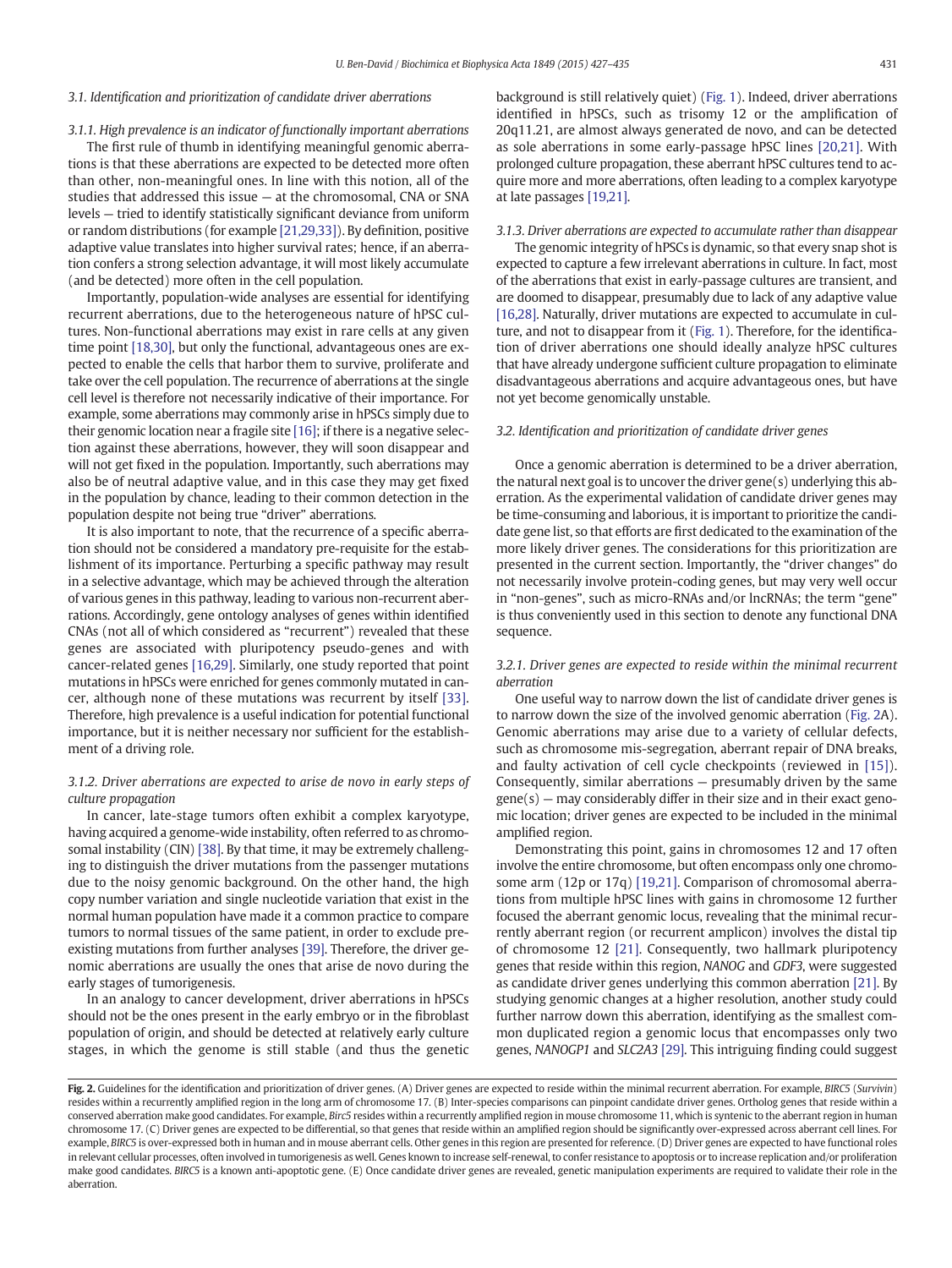a potential unknown role to the pseudo-gene NANOGP1; however, as NANOG itself resides just outside this region, and is included in many of the aberrations, it may also be that an upstream NANOG control element is present in the duplicated region [\[29\].](#page-7-0)

Similarly, trisomy 20 is sometimes detected in hPSC cultures, but the local amplification of the 20q11.21 region is much more prevalent [\[20\].](#page-7-0) Implementing the same reduction strategy, a minimal amplicon of 0.55 Mb was identified, encompassing only three genes that are expressed in hPSCs: HM13, ID1 and BCL2L1 [\[20,31\]](#page-7-0). This short list could then be subjected to experimental validation, revealing the antiapoptotic BCL-XL variant of BCL2L1 as a true driver gene [\[31,32\]](#page-7-0).

#### 3.2.2. Inter-species comparisons can pinpoint candidate driver genes

An interesting approach to uncover candidate driver genes is the comparison of genomic aberrations between hPSCs of various species [\(Fig. 2](#page-4-0)B). The gain of chromosome 17 or of its long arm 17q is very common in hPSC cultures [\[21,23\].](#page-7-0) However, applying the "minimal recurrent amplicon" approach was insufficient to uncover driver genes, as this region (17q25) encompasses multiple genes [\[19,21\]](#page-7-0). A recent study reported that the most common chromosomal aberration in mouse PSCs is the gain of chromosome 11, or of its distal tip 11qE2. Interestingly, the minimal mouse recurrently aberrant region 11qE2 is completely syntenic to the minimal human recurrently aberrant region 17q25 [\[26\].](#page-7-0) A comparison of orthologous genes yielded a list of 7 such genes that reside within the minimal aberrant region and are significantly overexpressed in both species [\[26\].](#page-7-0) These results reiterated the potential importance of the anti-apoptotic gene BIRC5 (also known as Survivin) as a candidate driver gene in chromosome 17 aberrations [\[19,26\]](#page-7-0). Moreover, this comparison also uncovered novel candidate genes, which had not been previously connected to trisomy 17 [\[26\].](#page-7-0) A similar comparison of CNAs between mouse and human PSCs, not reported to date, may similarly yield novel candidate genes, and is thus warranted.

It is important to note, however, that genomic aberrations are often not evolutionarily-conserved [\[26\].](#page-7-0) Some driver genes may therefore be species-specific, as a result of their unique chromosomal context, or due to the exact culture conditions and developmental stage that characterize each species' hPSCs. Interestingly, the chromosomal aberrations that arise in mouse epiblast-like pluripotent cells (EpiSCs) are not syntenic to the ones observed in hPSCs, despite the similar developmental stages of these cell types [\[26\]](#page-7-0). It remains to be seen whether naïve hPSCs would acquire chromosomal aberrations syntenic to the ones prevalent in mouse PSCs.

#### 3.2.3. Driver genes are expected to be differentially expressed

A third guideline for driver gene identification and prioritization is that these genes should actually be differentially expressed in the aberrant hPSCs, compared to their diploid counterparts ([Fig. 2](#page-4-0)C). Careful analyses of aneuploidies in cancer and in hPSCs showed that only a minority of the genes within an aberrant region are differentially expressed in a consistent, significant manner [\[21,40,41\].](#page-7-0) Several explanations may be provided for this observation: the dependence of some genes on transcription factors encoded from other chromosomes (that is, the existence of other limiting factors); the "overload" of the transcription machinery due to the imbalanced genomic content; or the existence of a yet-unidentified cellular compensation mechanism that keeps the expression of certain genes within limited boundaries.

In any case, for a driver gene to execute its function, we expect it to be actually over- or under-expressed (depending on the type of aberration, of course) in the aberrant cell lines. For example, the expression level of NANOG, but not of NANOGP1, was found to be elevated in hPSCs with trisomy 12, possibly hinting towards the former as the driver gene of this aberration [\[21\]](#page-7-0). Applying the "differential expression" criterion to the syntenic region identified between human chromosome 17 and mouse chromosome 11 enabled to narrow down the list of candidate genes, further highlighting the potential involvement of BIRC5 in this recurrent aberration.

# 3.2.4. Driver genes are expected to be functionally important for relevant cellular processes

Complementing the abovementioned approaches, an essential requirement from driver genes is that they would actually be able to "drive" the occurrence of the aberration at hand. In other words, candidate genes should also be considered according to the likeliness that they confer a selection advantage to cells that differentially express them. A key question would therefore be: what are the potential mechanisms to confer a selection advantage to hPSCs? Again, a comparison to the mechanisms involved in cancer transformation could come in handy ([Fig. 2](#page-4-0)D). The fact that pluripotency genes are often involved in cancer [\[7\],](#page-6-0) and that key cancer genes are involved in pluripotency induction and maintenance [\[4\]](#page-6-0), lends support to such an approach. Moreover, the findings that two of the most recurrent aberrations in hPSCs, trisomy 12 and the gain of 20q11.21, increase the tumorigenicity of hPSCs and lead to profound cancer-like changes in their molecular and cellular phenotypes [\[25,42](#page-7-0)–44] make an appealing argument for the involvement of cancer genes in culture adaptation. Indeed, all of the candidate driver genes described hereinafter (NANOG, BIRC5, BCL2L1, AR and ICT1) have been implicated in some kinds of cancer [\[45](#page-7-0)–49].

One mechanism to confer a selection advantage to hPSCs involves the perturbation of the delicate balance between self-renewal and differentiation [\[50\].](#page-7-0) Pluripotency factors can shift this balance towards self-renewal [\[51\]](#page-7-0), are often over-expressed in cancer [\[7\]](#page-6-0), and their over-expression may render pluripotent cells less susceptible to differentiation [\[52\].](#page-7-0) The over-expression of NANOG, a hallmark gene of the core pluripotency network, in hPSCs with trisomy 12 [\[21\]](#page-7-0) may thus divert this balance towards self-renewal and consequently jeopardize differentiation.

A second mechanism to confer a selection advantage is the inhibition of apoptosis. hPSCs are highly sensitive to apoptosis, which is readily induced upon genotoxic and other insults [\[53,54\]](#page-7-0). Therefore, any inhibition of the apoptosis process is expected to confer a significant growth advantage to these cells, and would thus be selected for. Indeed, the anti-apoptotic gene BIRC5, suggested as a candidate gene for the recurrent gains in chromosome 17, was shown to be essential for hPSC viability and for their ability to form tumors [\[55,56\].](#page-8-0) Recently, the antiapoptotic variant of BCL2L1, called BCL-XL, was validated as a true driver gene in the recurrent CNA of 20q11.21 [\[31,32\].](#page-7-0)

A third mechanism to confer a selection advantage is an increased proliferation rate. Recurrent aberrations in hPSCs may increase their proliferation, by increasing their replication or by inducing changes in their cell cycle profile [\[25,44\].](#page-7-0) Naturally, differential expression of genes that affects proliferation is expected to be of high adaptive value, and cells that proliferate faster will be able to outcompete their slow-replicating counterparts in the culture. Genes involved in cell cycle progression, such as the androgen receptor (AR) on chromosome X, have thus been suggested as candidate driver genes [\[19\].](#page-7-0)

Finally, novel candidate driver genes may be suggested based on their involvement in cancer, even if their exact mechanism of action is yet unknown. Immature colon carcinoma transcript 1 (ICT1) is essential for cell viability of some cancer cell lines [\[49\],](#page-7-0) is highly expressed in undifferentiated hPSCs and in immature colon carcinoma cells [\[26,57\],](#page-7-0) and may be regulated by pluripotency factors [\[26\].](#page-7-0) It resides within the minimal amplicon of human chromosome 17 and mouse chromosome 11, and is upregulated in the aberrant cells of both species [\[26\]](#page-7-0). It therefore makes a strong candidate gene that may underlie this common aberration (potentially, together with BIRC5).

# 3.3. Experimental validation of candidate aberrations and genes

#### 3.3.1. Validating candidate driver aberrations

It is sometimes thought that the fact that an aberration has undergone positive selection in culture is sufficient for it to be considered a true driver aberration. Indeed, the high prevalence of some aberrations in clonal hPSC cultures strongly suggests that these aberrations introduce a selection advantage. However, it is advisable not to pre-assume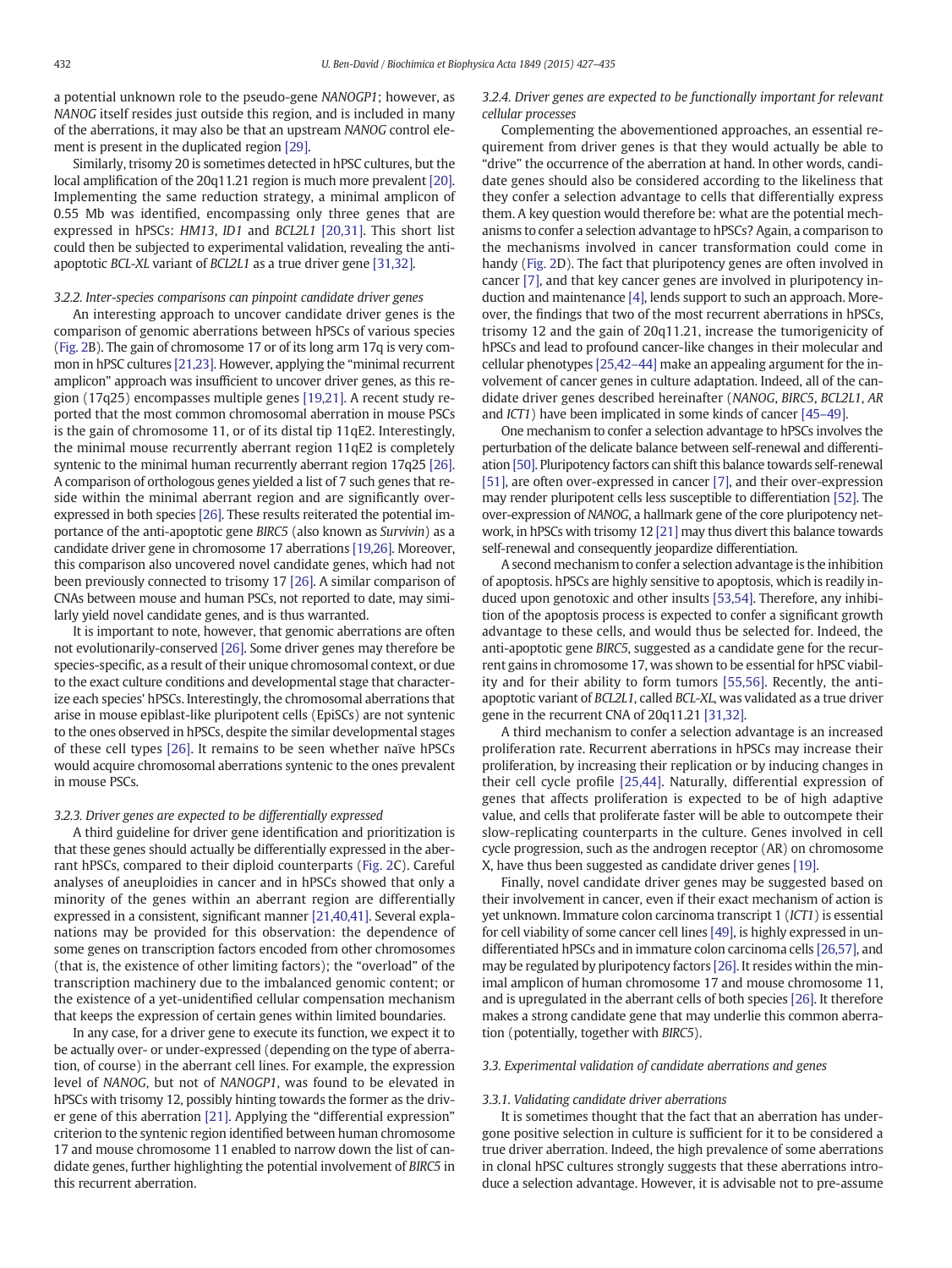<span id="page-6-0"></span>what needs to be proven. Some aberrations may depend on previous ones (i.e., arise only on the background of existing aberrations), making them secondary only despite their prevalence [\[26\].](#page-7-0) Moreover, as the resolution of detection is always limited to the applied methodology, existent driver mutations may exist below the detection threshold (for example, a point mutation may facilitate a chromosomal aberration). Lastly, non-genetic changes that mediate specific aberrations may accumulate during culture adaptation, leading to the fixation of neutral aberrations.

How, then, can the driving role of a recurrent aberration be demonstrated? One possibility is to directly examine suspected genes within this recurrent aberration, inferring the driver nature of an aberration by revealing a driver gene within it [\[31\]](#page-7-0). Another possibility is to derive and study hPSCs with congenital aberrations; if cell lines that harbor a congenital aberration identical to that arising from culture adaptation, also exhibit the same advantageous cellular phenotype, this would be a strong indication for the driver role of this aberration [\[25\]](#page-7-0). Finally, introduction of an entire genomic region that is recurrently amplified in hPSCs, using plasmids or BACs, may facilitate the study of that recurrent aberration, enabling the informative comparison of isogenic samepassage clones.

#### 3.3.2. Validating candidate driver genes

Up until recently, several limitations impeded the validation of driver genes underlying recurrent genomic aberrations in hPSCs. The lack of confirmed "hotspots" (or minimal amplicons, as discussed above), the difficulty to prioritize candidates for experimental validation, and the lack of reported distinguished phenotypes in aberrant cells, made it very challenging to pinpoint and confirm the driver genes. Of note, although the demonstration of a correlation between differential expression of specific genes to the gradual takeover of an aberration in a mosaic culture was an important step forward [\[21\],](#page-7-0) it should not be considered a validation, as it merely reveals a correlative, rather than a causative, link.

Two recent papers have successfully overcome these obstacles and experimentally validated for the first time a driver gene in a recurrent aberration. Starting from a minimal shortlist of only 3 or 4 genes that reside within 20q11.21, a minimal genomic region often amplified in hPSCs and in human embryonal carcinoma cell lines, these studies focused on the anti-apoptotic gene BCL2L1 [\[31,32\]](#page-7-0). The anti-apoptotic protein variant of this gene, BCL-XL, was significantly over-expressed in the aberrant hPSCs, conferring a resistance to apoptosis that resulted in an increased growth rate of the cells. With this characterized phenotype at hand, these studies could demonstrate that an over-expression of this gene in WT hPSCs provides them with growth characteristics similar to those of the aberrant cells, whereas its knockdown in aberrant cells suppresses this growth advantage [\[31,32\].](#page-7-0)

While over-expression and knockdown experiments are surely useful [\(Fig. 2](#page-4-0)E), one potential caveat still exists. Genomic aberrations often involve a single extra copy of a genomic region, and rarely involve more than 3 or 4 extra copies [\[21,31\].](#page-7-0) Over-expression and knockdown experiments, on the other hand, may yield an order-of-magnitudehigher change in protein expression. Such a significant overexpression of an anti-apoptotic protein could lead to a considerable reduction in apoptosis and a strong selection advantage regardless of whether this gene is the real driver of the examined aberration. It is therefore important to make sure that the applied genetic manipulations result in protein levels that are comparable to those of the WT and aberrant cells. This could be done by fine-tuning the protein levels induced by RNAi [\[31\]](#page-7-0), by inserting a gene under its endogenous promoter, or by targeting one allele of a gene using the rapidly-developing genome editing techniques (e.g., CRISP-Cas9) [\[58\]](#page-8-0).

# 4. Concluding remarks

In a classic paper published in 1943, Luria and Delbrück formulated a theoretical framework to analyze the appearance of adaptive mutations in bacterial populations [\[59\].](#page-8-0) By experimentally studying the distribution and dynamics of bacterial populations exposed to viruses, they were able to reach the conclusion that resistant bacteria arise by mutations that occur independently of the action of the virus [\[59\].](#page-8-0) This landmark work has greatly influenced the field of genetics, as it demonstrated that the Darwinian forces of random mutation and natural selection come into play in (bacterial) cells cultured in vitro. A few decades later, following the derivation of human cell lines [\[60\]](#page-8-0), it soon became evident that this is a general principle: cellular heterogeneity and cell selection result in adaptive mutations in practically all populations of culture-propagated cells.

Recent years have seen a plethora of descriptive studies that characterized in details the genomic aberrations in hPSCs. These studies have greatly contributed to an increasing understanding of the SNAs, CNAs and chromosomal aberrations that characterize hPSCs, as well as their potential cellular origins. However, to gain a valuable understanding of the underlying mechanisms, it will be necessary to understand the cellular ramifications of recurrent aberrations, as well as the molecular mechanisms that facilitate their formation. Highly pertinent to that issue is the separation of driver aberrations from irrelevant passenger aberrations, and the identification of driver genes whose differential expression explains the strong selection advantage of recurrent aberrations.

In this review, I have described the genes currently known to be involved in common hPSC genomic aberrations of all kinds, outlined guidelines for the identification and prioritization of candidate driver aberrations and genes, and discussed potential ways to validate these candidates experimentally. A common theme emerging from this discussion is the utility of harnessing terminologies and methodologies of cancer research to the study of genomic integrity in hPSCs. In the future, lessons from cancer research may become even more relevant for the development of new in-silico, in-vitro and in-vivo techniques to identify, prioritize and experimentally validate driver aberrations and driver genes. Novel findings on genes that underlie genomic aberrations in hPSCs may in turn yield insights of equal importance for understanding genomic instability in cancer, thereby closing a fruitful scientific circle.

# Acknowledgements

The author thanks Nissim Benvenisty and Uri Weissbein for helpful discussions and for critically reading the manuscript, and Tamar Golan-Lev for her assistance with figure preparation. The author is supported by an EMBO Long-Term Fellowship (ALTF 886-2013).

#### References

- [1] [J.A. Thomson, J. Itskovitz-Eldor, S.S. Shapiro, M.A. Waknitz, J.J. Swiergiel, V.S.](http://refhub.elsevier.com/S1874-9399(14)00223-5/rf0005) [Marshall, J.M. Jones, Embryonic stem cell lines derived from human blastocysts, Sci](http://refhub.elsevier.com/S1874-9399(14)00223-5/rf0005)[ence 282 \(1998\) 1145](http://refhub.elsevier.com/S1874-9399(14)00223-5/rf0005)–1147.
- [K. Takahashi, K. Tanabe, M. Ohnuki, M. Narita, T. Ichisaka, K. Tomoda, S. Yamanaka,](http://refhub.elsevier.com/S1874-9399(14)00223-5/rf0010) [Induction of pluripotent stem cells from adult human](http://refhub.elsevier.com/S1874-9399(14)00223-5/rf0010) fibroblasts by defined factors, [Cell 131 \(2007\) 861](http://refhub.elsevier.com/S1874-9399(14)00223-5/rf0010)–872.
- [3] [M. Tachibana, P. Amato, M. Sparman, N.M. Gutierrez, R. Tippner-Hedges, H. Ma, E.](http://refhub.elsevier.com/S1874-9399(14)00223-5/rf0015) [Kang, A. Fulati, H.S. Lee, H. Sritanaudomchai, K. Masterson, J. Larson, D. Eaton, K.](http://refhub.elsevier.com/S1874-9399(14)00223-5/rf0015) [Sadler-Fredd, D. Battaglia, D. Lee, D. Wu, J. Jensen, P. Patton, S. Gokhale, R.L.](http://refhub.elsevier.com/S1874-9399(14)00223-5/rf0015) [Stouffer, D. Wolf, S. Mitalipov, Human embryonic stem cells derived by somatic](http://refhub.elsevier.com/S1874-9399(14)00223-5/rf0015) [cell nuclear transfer, Cell 153 \(2013\) 1228](http://refhub.elsevier.com/S1874-9399(14)00223-5/rf0015)–1238.
- [4] [U. Ben-David, N. Benvenisty, The tumorigenicity of human embryonic and induced](http://refhub.elsevier.com/S1874-9399(14)00223-5/rf0020) [pluripotent stem cells, Nat. Rev. Cancer 11 \(2011\) 268](http://refhub.elsevier.com/S1874-9399(14)00223-5/rf0020)–277.
- [5] [J.W. Riggs, B.L. Barrilleaux, N. Varlakhanova, K.M. Bush, V. Chan, P.S. Knoep](http://refhub.elsevier.com/S1874-9399(14)00223-5/rf0025)fler, In[duced pluripotency and oncogenic transformation are related processes, Stem](http://refhub.elsevier.com/S1874-9399(14)00223-5/rf0025) [Cells Dev. 22 \(2013\) 37](http://refhub.elsevier.com/S1874-9399(14)00223-5/rf0025)–50.
- [6] [J.M. Sperger, X. Chen, J.S. Draper, J.E. Antosiewicz, C.H. Chon, S.B. Jones, J.D. Brooks, P.](http://refhub.elsevier.com/S1874-9399(14)00223-5/rf0030) [W. Andrews, P.O. Brown, J.A. Thomson, Gene expression patterns in human embry](http://refhub.elsevier.com/S1874-9399(14)00223-5/rf0030)[onic stem cells and human pluripotent germ cell tumors, Proc. Natl. Acad. Sci. U. S. A.](http://refhub.elsevier.com/S1874-9399(14)00223-5/rf0030) [100 \(2003\) 13350](http://refhub.elsevier.com/S1874-9399(14)00223-5/rf0030)–13355.
- [7] [I. Ben-Porath, M.W. Thomson, V.J. Carey, R. Ge, G.W. Bell, A. Regev, R.A. Weinberg,](http://refhub.elsevier.com/S1874-9399(14)00223-5/rf0035) [An embryonic stem cell-like gene expression signature in poorly differentiated ag](http://refhub.elsevier.com/S1874-9399(14)00223-5/rf0035)[gressive human tumors, Nat. Genet. 40 \(2008\) 499](http://refhub.elsevier.com/S1874-9399(14)00223-5/rf0035)–507.
- [8] [V. Calvanese, A. Horrillo, A. Hmadcha, B. Suarez-Alvarez, A.F. Fernandez, E. Lara, S.](http://refhub.elsevier.com/S1874-9399(14)00223-5/rf0040) [Casado, P. Menendez, C. Bueno, J. Garcia-Castro, R. Rubio, P. Lapunzina, M. Alaminos,](http://refhub.elsevier.com/S1874-9399(14)00223-5/rf0040) [L. Borghese, S. Terstegge, N.J. Harrison, H.D. Moore, O. Brustle, C. Lopez-Larrea, P.W.](http://refhub.elsevier.com/S1874-9399(14)00223-5/rf0040)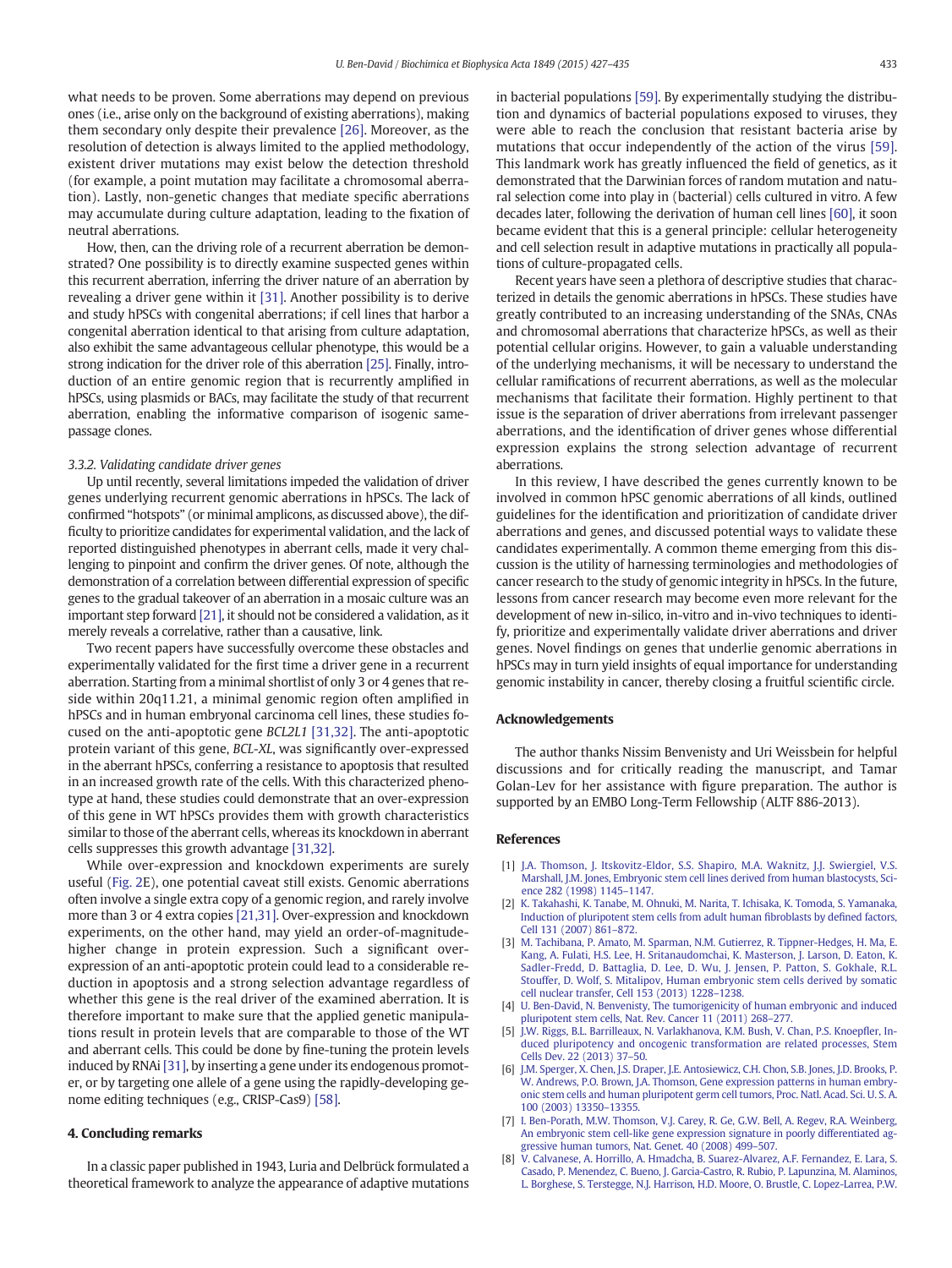<span id="page-7-0"></span>[Andrews, B. Soria, M. Esteller, M.F. Fraga, Cancer genes hypermethylated in human](http://refhub.elsevier.com/S1874-9399(14)00223-5/rf0040) [embryonic stem cells, PLoS One 3 \(2008\) e3294.](http://refhub.elsevier.com/S1874-9399(14)00223-5/rf0040)

- [9] [H. Easwaran, S.E. Johnstone, L. Van Neste, J. Ohm, T. Mosbruger, Q. Wang, M.J. Aryee,](http://refhub.elsevier.com/S1874-9399(14)00223-5/rf0045) [P. Joyce, N. Ahuja, D. Weisenberger, E. Collisson, J. Zhu, S. Yegnasubramanian, W.](http://refhub.elsevier.com/S1874-9399(14)00223-5/rf0045) [Matsui, S.B. Baylin, A DNA hypermethylation module for the stem/progenitor cell](http://refhub.elsevier.com/S1874-9399(14)00223-5/rf0045) [signature of cancer, Genome Res. 22 \(2012\) 837](http://refhub.elsevier.com/S1874-9399(14)00223-5/rf0045)–849.
- [10] [T.M. Filion, M. Qiao, P.N. Ghule, M. Mandeville, A.J. van Wijnen, J.L. Stein, J.B. Lian, D.](http://refhub.elsevier.com/S1874-9399(14)00223-5/rf0050) [C. Altieri, G.S. Stein, Survival responses of human embryonic stem cells to DNA dam](http://refhub.elsevier.com/S1874-9399(14)00223-5/rf0050)[age, J. Cell. Physiol. 220 \(2009\) 586](http://refhub.elsevier.com/S1874-9399(14)00223-5/rf0050)–592. [11] [R.M. Marion, K. Strati, H. Li, A. Tejera, S. Schoeftner, S. Ortega, M. Serrano, M.A.](http://refhub.elsevier.com/S1874-9399(14)00223-5/rf0055)
- [Blasco, Telomeres acquire embryonic stem cell characteristics in induced pluripo](http://refhub.elsevier.com/S1874-9399(14)00223-5/rf0055)[tent stem cells, Cell Stem Cell 4 \(2009\) 141](http://refhub.elsevier.com/S1874-9399(14)00223-5/rf0055)–154.
- [12] [U. Ben-David, Y. Mayshar, N. Benvenisty, Large-scale analysis reveals acquisition of](http://refhub.elsevier.com/S1874-9399(14)00223-5/rf0060) lineage-specifi[c chromosomal aberrations in human adult stem cells, Cell Stem](http://refhub.elsevier.com/S1874-9399(14)00223-5/rf0060) [Cell 9 \(2011\) 97](http://refhub.elsevier.com/S1874-9399(14)00223-5/rf0060)–102.
- [13] [R.J. Lund, E. Narva, R. Lahesmaa, Genetic and epigenetic stability of human pluripo](http://refhub.elsevier.com/S1874-9399(14)00223-5/rf0065)[tent stem cells, Nat. Rev. Genet. 13 \(2012\) 732](http://refhub.elsevier.com/S1874-9399(14)00223-5/rf0065)–744.
- [14] [S. Negrini, V.G. Gorgoulis, T.D. Halazonetis, Genomic instability](http://refhub.elsevier.com/S1874-9399(14)00223-5/rf0070) an evolving hall[mark of cancer, Nat. Rev. Mol. Cell Biol. 11 \(2010\) 220](http://refhub.elsevier.com/S1874-9399(14)00223-5/rf0070)–228.
- [15] [U. Weissbein, N. Benvenisty, U. Ben-David, Quality control: genome maintenance in](http://refhub.elsevier.com/S1874-9399(14)00223-5/rf0075) [pluripotent stem cells, J. Cell Biol. 204 \(2014\) 153](http://refhub.elsevier.com/S1874-9399(14)00223-5/rf0075)–163.
- [16] [S.M. Hussein, N.N. Batada, S. Vuoristo, R.W. Ching, R. Autio, E. Narva, S. Ng, M.](http://refhub.elsevier.com/S1874-9399(14)00223-5/rf0080) [Sourour, R. Hamalainen, C. Olsson, K. Lundin, M. Mikkola, R. Trokovic, M. Peitz, O.](http://refhub.elsevier.com/S1874-9399(14)00223-5/rf0080) [Brustle, D.P. Bazett-Jones, K. Alitalo, R. Lahesmaa, A. Nagy, T. Otonkoski, Copy num](http://refhub.elsevier.com/S1874-9399(14)00223-5/rf0080)[ber variation and selection during reprogramming to pluripotency, Nature 471](http://refhub.elsevier.com/S1874-9399(14)00223-5/rf0080) [\(2011\) 58](http://refhub.elsevier.com/S1874-9399(14)00223-5/rf0080)–62.
- [17] [A. Marusyk, V. Almendro, K. Polyak, Intra-tumour heterogeneity: a looking glass for](http://refhub.elsevier.com/S1874-9399(14)00223-5/rf0085) [cancer? Nat. Rev. Cancer 12 \(2012\) 323](http://refhub.elsevier.com/S1874-9399(14)00223-5/rf0085)–334.
- [18] [S.E. Peterson, J.W. Westra, S.K. Rehen, H. Young, D.M. Bushman, C.M. Paczkowski, Y.](http://refhub.elsevier.com/S1874-9399(14)00223-5/rf0090) [C. Yung, C.L. Lynch, H.T. Tran, K.S. Nickey, Y.C. Wang, L.C. Laurent, J.F. Loring, M.K.](http://refhub.elsevier.com/S1874-9399(14)00223-5/rf0090) [Carpenter, J. Chun, Normal human pluripotent stem cell lines exhibit pervasive mo](http://refhub.elsevier.com/S1874-9399(14)00223-5/rf0090)[saic aneuploidy, PLoS One 6 \(2011\) e23018.](http://refhub.elsevier.com/S1874-9399(14)00223-5/rf0090)
- [19] [D.E. Baker, N.J. Harrison, E. Maltby, K. Smith, H.D. Moore, P.J. Shaw, P.R. Heath, H.](http://refhub.elsevier.com/S1874-9399(14)00223-5/rf0095) [Holden, P.W. Andrews, Adaptation to culture of human embryonic stem cells and](http://refhub.elsevier.com/S1874-9399(14)00223-5/rf0095) [oncogenesis in vivo, Nat. Biotechnol. 25 \(2007\) 207](http://refhub.elsevier.com/S1874-9399(14)00223-5/rf0095)–215.
- [20] [K. Amps, P.W. Andrews, G. Anyfantis, L. Armstrong, S. Avery, H. Baharvand, J. Baker,](http://refhub.elsevier.com/S1874-9399(14)00223-5/rf0100) [D. Baker, M.B. Munoz, S. Beil, N. Benvenisty, D. Ben-Yosef, J.C. Biancotti, A. Bosman, R.](http://refhub.elsevier.com/S1874-9399(14)00223-5/rf0100) [M. Brena, D. Brison, G. Caisander, M.V. Camarasa, J. Chen, E. Chiao, Y.M. Choi, A.B.](http://refhub.elsevier.com/S1874-9399(14)00223-5/rf0100) [Choo, D. Collins, A. Colman, J.M. Crook, G.Q. Daley, A. Dalton, P.A. De Sousa, C.](http://refhub.elsevier.com/S1874-9399(14)00223-5/rf0100) [Denning, J. Downie, P. Dvorak, K.D. Montgomery, A. Feki, A. Ford, V. Fox, A.M.](http://refhub.elsevier.com/S1874-9399(14)00223-5/rf0100) [Fraga, T. Frumkin, L. Ge, P.J. Gokhale, T. Golan-Lev, H. Gourabi, M. Gropp, G. Lu, A.](http://refhub.elsevier.com/S1874-9399(14)00223-5/rf0100) [Hampl, K. Harron, L. Healy, W. Herath, F. Holm, O. Hovatta, J. Hyllner, M.S.](http://refhub.elsevier.com/S1874-9399(14)00223-5/rf0100) [Inamdar, A.K. Irwanto, T. Ishii, M. Jaconi, Y. Jin, S. Kimber, S. Kiselev, B.B. Knowles,](http://refhub.elsevier.com/S1874-9399(14)00223-5/rf0100) [O. Kopper, V. Kukharenko, A. Kuliev, M.A. Lagarkova, P.W. Laird, M. Lako, A.L.](http://refhub.elsevier.com/S1874-9399(14)00223-5/rf0100) [Laslett, N. Lavon, D.R. Lee, J.E. Lee, C. Li, L.S. Lim, T.E. Ludwig, Y. Ma, E. Maltby, I.](http://refhub.elsevier.com/S1874-9399(14)00223-5/rf0100) [Mateizel, Y. Mayshar, M. Mileikovsky, S.L. Minger, T. Miyazaki, S.Y. Moon, H.](http://refhub.elsevier.com/S1874-9399(14)00223-5/rf0100) [Moore, C. Mummery, A. Nagy, N. Nakatsuji, K. Narwani, S.K. Oh, C. Olson, T.](http://refhub.elsevier.com/S1874-9399(14)00223-5/rf0100) [Otonkoski, F. Pan, I.H. Park, S. Pells, M.F. Pera, L.V. Pereira, O. Qi, G.S. Raj, B.](http://refhub.elsevier.com/S1874-9399(14)00223-5/rf0100) [Reubinoff, A. Robins, P. Robson, J. Rossant, G.H. Salekdeh, T.C. Schulz, K. Sermon, J.](http://refhub.elsevier.com/S1874-9399(14)00223-5/rf0100) [Sheik Mohamed, H. Shen, E. Sherrer, K. Sidhu, S. Sivarajah, H. Skottman, C. Spits,](http://refhub.elsevier.com/S1874-9399(14)00223-5/rf0100) [G.N. Stacey, R. Strehl, N. Strelchenko, H. Suemori, B. Sun, R. Suuronen, K.](http://refhub.elsevier.com/S1874-9399(14)00223-5/rf0100) [Takahashi, T. Tuuri, P. Venu, Y. Verlinsky, D. Ward-van Oostwaard, D.J.](http://refhub.elsevier.com/S1874-9399(14)00223-5/rf0100) [Weisenberger, Y. Wu, S. Yamanaka, L. Young, Q. Zhou, Screening ethnically diverse](http://refhub.elsevier.com/S1874-9399(14)00223-5/rf0100) human embryonic stem cells identifi[es a chromosome 20 minimal amplicon confer](http://refhub.elsevier.com/S1874-9399(14)00223-5/rf0100)[ring growth advantage, Nat. Biotechnol. 29 \(2011\) 1132](http://refhub.elsevier.com/S1874-9399(14)00223-5/rf0100)–1144.
- [21] [Y. Mayshar, U. Ben-David, N. Lavon, J.C. Biancotti, B. Yakir, A.T. Clark, K. Plath,](http://refhub.elsevier.com/S1874-9399(14)00223-5/rf0105) [W.E. Lowry, N. Benvenisty, Identi](http://refhub.elsevier.com/S1874-9399(14)00223-5/rf0105)fication and classification of chromosomal ab[errations in human induced pluripotent stem cells, Cell Stem Cell 7 \(2010\)](http://refhub.elsevier.com/S1874-9399(14)00223-5/rf0105) 521–[531.](http://refhub.elsevier.com/S1874-9399(14)00223-5/rf0105)
- [22] [S.M. Taapken, B.S. Nisler, M.A. Newton, T.L. Sampsell-Barron, K.A. Leonhard, E.](http://refhub.elsevier.com/S1874-9399(14)00223-5/rf0110) [M. McIntire, K.D. Montgomery, Karotypic abnormalities in human induced plu](http://refhub.elsevier.com/S1874-9399(14)00223-5/rf0110)[ripotent stem cells and embryonic stem cells, Nat. Biotechnol. 29 \(2011\)](http://refhub.elsevier.com/S1874-9399(14)00223-5/rf0110) 313–[314.](http://refhub.elsevier.com/S1874-9399(14)00223-5/rf0110)
- [23] [J.S. Draper, K. Smith, P. Gokhale, H.D. Moore, E. Maltby, J. Johnson, L. Meisner, T.P.](http://refhub.elsevier.com/S1874-9399(14)00223-5/rf0115) [Zwaka, J.A. Thomson, P.W. Andrews, Recurrent gain of chromosomes 17q and 12](http://refhub.elsevier.com/S1874-9399(14)00223-5/rf0115) [in cultured human embryonic stem cells, Nat. Biotechnol. 22 \(2004\) 53](http://refhub.elsevier.com/S1874-9399(14)00223-5/rf0115)–54.
- [24] [K. Martins-Taylor, B.S. Nisler, S.M. Taapken, T. Compton, L. Crandall, K.D.](http://refhub.elsevier.com/S1874-9399(14)00223-5/rf0120) [Montgomery, M. Lalande, R.H. Xu, Recurrent copy number variations in human in](http://refhub.elsevier.com/S1874-9399(14)00223-5/rf0120)[duced pluripotent stem cells, Nat. Biotechnol. 29 \(2011\) 488](http://refhub.elsevier.com/S1874-9399(14)00223-5/rf0120)–491.
- [25] U. Ben-David, G. Arad, U. Weissbein, B. Mandefro, A. Maimon, T. Golan-Lev, K. Narwani, A.T. Clark, P.W. Andrews, N. Benvenisty, J.C. Biancotti, Aneuploidy induces profound changes in gene expression, proliferation and tumorigenicity of human pluripotent stem cells, Nat Commun 5 (2014) 4825, http://dx.doi.org/[10.1038/](http://dx.doi.org/10.1038/ncomms5825) [ncomms5825](http://dx.doi.org/10.1038/ncomms5825).
- [26] [U. Ben-David, N. Benvenisty, High prevalence of evolutionarily conserved and](http://refhub.elsevier.com/S1874-9399(14)00223-5/rf0130) species-specifi[c genomic aberrations in mouse pluripotent stem cells, Stem Cells](http://refhub.elsevier.com/S1874-9399(14)00223-5/rf0130) [30 \(2012\) 612](http://refhub.elsevier.com/S1874-9399(14)00223-5/rf0130)–622.
- [J.C. Biancotti, K. Narwani, N. Buehler, B. Mandefro, T. Golan-Lev, O. Yanuka, A. Clark,](http://refhub.elsevier.com/S1874-9399(14)00223-5/rf0135) [D. Hill, N. Benvenisty, N. Lavon, Human embryonic stem cells as models for aneu](http://refhub.elsevier.com/S1874-9399(14)00223-5/rf0135)[ploid chromosomal syndromes, Stem Cells 28 \(2010\) 1530](http://refhub.elsevier.com/S1874-9399(14)00223-5/rf0135)–1540.
- [28] [D. Ben-Yosef, F.S. Boscolo, H. Amir, M. Malcov, A. Amit, L.C. Laurent, Genomic anal](http://refhub.elsevier.com/S1874-9399(14)00223-5/rf0140)ysis of hESC pedigrees identifi[es de novo mutations and enables determination of](http://refhub.elsevier.com/S1874-9399(14)00223-5/rf0140) [the timing and origin of mutational events, Cell Rep. 4 \(2013\) 1288](http://refhub.elsevier.com/S1874-9399(14)00223-5/rf0140)–1302.
- [29] [L.C. Laurent, I. Ulitsky, I. Slavin, H. Tran, A. Schork, R. Morey, C. Lynch, J.V. Harness, S.](http://refhub.elsevier.com/S1874-9399(14)00223-5/rf0145) [Lee, M.J. Barrero, S. Ku, M. Martynova, R. Semechkin, V. Galat, J. Gottesfeld, J.C.](http://refhub.elsevier.com/S1874-9399(14)00223-5/rf0145) [Izpisua Belmonte, C. Murry, H.S. Keirstead, H.S. Park, U. Schmidt, A.L. Laslett, F.J.](http://refhub.elsevier.com/S1874-9399(14)00223-5/rf0145)

[Muller, C.M. Nievergelt, R. Shamir, J.F. Loring, Dynamic changes in the copy number](http://refhub.elsevier.com/S1874-9399(14)00223-5/rf0145) [of pluripotency and cell proliferation genes in human ESCs and iPSCs during](http://refhub.elsevier.com/S1874-9399(14)00223-5/rf0145) [reprogramming and time in culture, Cell Stem Cell 8 \(2011\) 106](http://refhub.elsevier.com/S1874-9399(14)00223-5/rf0145)–118.

- [30] [A. Abyzov, J. Mariani, D. Palejev, Y. Zhang, M.S. Haney, L. Tomasini, A.F. Ferrandino, L.](http://refhub.elsevier.com/S1874-9399(14)00223-5/rf0150) [A. Rosenberg Belmaker, A. Szekely, M. Wilson, A. Kocabas, N.E. Calixto, E.L.](http://refhub.elsevier.com/S1874-9399(14)00223-5/rf0150) [Grigorenko, A. Huttner, K. Chawarska, S. Weissman, A.E. Urban, M. Gerstein, F.M.](http://refhub.elsevier.com/S1874-9399(14)00223-5/rf0150) [Vaccarino, Somatic copy number mosaicism in human skin revealed by induced plu](http://refhub.elsevier.com/S1874-9399(14)00223-5/rf0150)[ripotent stem cells, Nature 492 \(2012\) 438](http://refhub.elsevier.com/S1874-9399(14)00223-5/rf0150)–442.
- [31] [S. Avery, A.J. Hirst, D. Baker, C.Y. Lim, S. Alagaratnam, R.I. Skotheim, R.A. Lothe, M.F.](http://refhub.elsevier.com/S1874-9399(14)00223-5/rf0300) [Pera, A. Colman, P. Robson, P.W. Andrews, B.B. Knowles,](http://refhub.elsevier.com/S1874-9399(14)00223-5/rf0300) BCL-XL mediates the strong selective advantage of a 20q11.21 amplifi[cation commonly found in human embry](http://refhub.elsevier.com/S1874-9399(14)00223-5/rf0300)[onic stem cell cultures, Stem Cell Rep. 1 \(2013\) 379](http://refhub.elsevier.com/S1874-9399(14)00223-5/rf0300)–386.
- [32] [H.T. Nguyen, M. Geens, A. Mertzanidou, K. Jacobs, C. Heirman, K. Breckpot, C.](http://refhub.elsevier.com/S1874-9399(14)00223-5/rf0305) [Spits, Gain of 20q11.21 in human embryonic stem cells improves cell](http://refhub.elsevier.com/S1874-9399(14)00223-5/rf0305) [survival by increased expression of](http://refhub.elsevier.com/S1874-9399(14)00223-5/rf0305) BCL-XL, Mol. Hum. Reprod. 20 (2) (2013) [168](http://refhub.elsevier.com/S1874-9399(14)00223-5/rf0305)–177.
- [33] [A. Gore, Z. Li, H.L. Fung, J.E. Young, S. Agarwal, J. Antosiewicz-Bourget, I. Canto, A.](http://refhub.elsevier.com/S1874-9399(14)00223-5/rf0155) [Giorgetti, M.A. Israel, E. Kiskinis, J.H. Lee, Y.H. Loh, P.D. Manos, N. Montserrat,](http://refhub.elsevier.com/S1874-9399(14)00223-5/rf0155) [A.D. Panopoulos, S. Ruiz, M.L. Wilbert, J. Yu, E.F. Kirkness, J.C. Izpisua Belmonte,](http://refhub.elsevier.com/S1874-9399(14)00223-5/rf0155) [D.J. Rossi, J.A. Thomson, K. Eggan, G.Q. Daley, L.S. Goldstein, K. Zhang, Somatic](http://refhub.elsevier.com/S1874-9399(14)00223-5/rf0155) [coding mutations in human induced pluripotent stem cells, Nature 471 \(2011\)](http://refhub.elsevier.com/S1874-9399(14)00223-5/rf0155) 63–[67.](http://refhub.elsevier.com/S1874-9399(14)00223-5/rf0155)
- [34] [L. Cheng, N.F. Hansen, L. Zhao, Y. Du, C. Zou, F.X. Donovan, B.K. Chou, G. Zhou, S.](http://refhub.elsevier.com/S1874-9399(14)00223-5/rf0160) [Li, S.N. Dowey, Z. Ye, S.C. Chandrasekharappa, H. Yang, J.C. Mullikin, P.P. Liu,](http://refhub.elsevier.com/S1874-9399(14)00223-5/rf0160) [Low incidence of DNA sequence variation in human induced pluripotent stem](http://refhub.elsevier.com/S1874-9399(14)00223-5/rf0160) [cells generated by nonintegrating plasmid expression, Cell Stem Cell 10](http://refhub.elsevier.com/S1874-9399(14)00223-5/rf0160) [\(2012\) 337](http://refhub.elsevier.com/S1874-9399(14)00223-5/rf0160)–344.
- [35] [S. Ruiz, A. Gore, Z. Li, A.D. Panopoulos, N. Montserrat, H.L. Fung, A. Giorgetti, J. Bilic, E.](http://refhub.elsevier.com/S1874-9399(14)00223-5/rf0165) [M. Batchelder, H. Zaehres, H.R. Scholer, K. Zhang, J.C. Izpisua Belmonte, Analysis of](http://refhub.elsevier.com/S1874-9399(14)00223-5/rf0165) [protein-coding mutations in hiPSCs and their possible role during somatic cell](http://refhub.elsevier.com/S1874-9399(14)00223-5/rf0165) [reprogramming, Nat. Commun. 4 \(2013\) 1382](http://refhub.elsevier.com/S1874-9399(14)00223-5/rf0165).
- [36] [J. Utikal, J.M. Polo, M. Stadtfeld, N. Maherali, W. Kulalert, R.M. Walsh, A. Khalil, J.G.](http://refhub.elsevier.com/S1874-9399(14)00223-5/rf0170) [Rheinwald, K. Hochedlinger, Immortalization eliminates a roadblock during cellular](http://refhub.elsevier.com/S1874-9399(14)00223-5/rf0170) [reprogramming into iPS cells, Nature 460 \(2009\) 1145](http://refhub.elsevier.com/S1874-9399(14)00223-5/rf0170)–1148.
- [37] [R. Sarig, N. Rivlin, R. Brosh, C. Bornstein, I. Kamer, O. Ezra, A. Molchadsky, N.](http://refhub.elsevier.com/S1874-9399(14)00223-5/rf0175) Goldfi[nger, O. Brenner, V. Rotter, Mutant p53 facilitates somatic cell reprogramming](http://refhub.elsevier.com/S1874-9399(14)00223-5/rf0175) [and augments the malignant potential of reprogrammed cells, J. Exp. Med. 207](http://refhub.elsevier.com/S1874-9399(14)00223-5/rf0175) [\(2010\) 2127](http://refhub.elsevier.com/S1874-9399(14)00223-5/rf0175)–2140.
- [38] [S.F. Bakhoum, D.A. Compton, Chromosomal instability and cancer: a complex rela](http://refhub.elsevier.com/S1874-9399(14)00223-5/rf0180)[tionship with therapeutic potential, J. Clin. Invest. 122 \(2012\) 1138](http://refhub.elsevier.com/S1874-9399(14)00223-5/rf0180)–1143.
- [39] [L.A. Garraway, E.S. Lander, Lessons from the cancer genome, Cell 153 \(2013\) 17](http://refhub.elsevier.com/S1874-9399(14)00223-5/rf0185)–37. [40] [C.N. Henrichsen, N. Vinckenbosch, S. Zollner, E. Chaignat, S. Pradervand, F. Schutz, M.](http://refhub.elsevier.com/S1874-9399(14)00223-5/rf0190) [Ruedi, H. Kaessmann, A. Reymond, Segmental copy number variation shapes tissue](http://refhub.elsevier.com/S1874-9399(14)00223-5/rf0190) [transcriptomes, Nat. Genet. 41 \(2009\) 424](http://refhub.elsevier.com/S1874-9399(14)00223-5/rf0190)–429.
- [41] [L. Hertzberg, D.R. Betts, S.C. Raimondi, B.W. Schafer, D.A. Notterman, E. Domany, S.](http://refhub.elsevier.com/S1874-9399(14)00223-5/rf0195) [Izraeli, Prediction of chromosomal aneuploidy from gene expression data, Genes](http://refhub.elsevier.com/S1874-9399(14)00223-5/rf0195) [Chromosomes Cancer 46 \(2007\) 75](http://refhub.elsevier.com/S1874-9399(14)00223-5/rf0195)–86.
- [42] [N. Lefort, M. Feyeux, C. Bas, O. Feraud, A. Bennaceur-Griscelli, G. Tachdjian, M.](http://refhub.elsevier.com/S1874-9399(14)00223-5/rf0200) [Peschanski, A.L. Perrier, Human embryonic stem cells reveal recurrent genomic in](http://refhub.elsevier.com/S1874-9399(14)00223-5/rf0200)[stability at 20q11.21, Nat. Biotechnol. 26 \(2008\) 1364](http://refhub.elsevier.com/S1874-9399(14)00223-5/rf0200)–1366.
- [43] [T.E. Werbowetski-Ogilvie, M. Bosse, M. Stewart, A. Schnerch, V. Ramos-Mejia, A.](http://refhub.elsevier.com/S1874-9399(14)00223-5/rf0205) [Rouleau, T. Wynder, M.J. Smith, S. Dingwall, T. Carter, C. Williams, C. Harris, J.](http://refhub.elsevier.com/S1874-9399(14)00223-5/rf0205) [Dolling, C. Wynder, D. Boreham, M. Bhatia, Characterization of human embryon](http://refhub.elsevier.com/S1874-9399(14)00223-5/rf0205)[ic stem cells with features of neoplastic progression, Nat. Biotechnol. 27 \(2009\)](http://refhub.elsevier.com/S1874-9399(14)00223-5/rf0205) 91–[97.](http://refhub.elsevier.com/S1874-9399(14)00223-5/rf0205)
- [44] [R.J. Lund, M.R. Emani, I. Barbaric, V. Kivinen, M. Jones, D. Baker, P. Gokhale, M.](http://refhub.elsevier.com/S1874-9399(14)00223-5/rf0210) [Nykter, R. Lahesmaa, P.W. Andrews, Karyotypically abnormal human ESCs are sen](http://refhub.elsevier.com/S1874-9399(14)00223-5/rf0210)[sitive to HDAC inhibitors and show altered regulation of genes linked to cancers and](http://refhub.elsevier.com/S1874-9399(14)00223-5/rf0210) [neurological diseases, Stem Cell Res. 11 \(2013\) 1022](http://refhub.elsevier.com/S1874-9399(14)00223-5/rf0210)–1036.
- [45] [M.L. Wang, S.H. Chiou, C.W. Wu, Targeting cancer stem cells: emerging role of](http://refhub.elsevier.com/S1874-9399(14)00223-5/rf0215) NANOG [transcription factor, Oncol. Targets Ther. 6 \(2013\) 1207](http://refhub.elsevier.com/S1874-9399(14)00223-5/rf0215)–1220.
- [46] [C.H. Cheung, C.C. Huang, F.Y. Tsai, J.Y. Lee, S.M. Cheng, Y.C. Chang, Y.C. Huang, S.H.](http://refhub.elsevier.com/S1874-9399(14)00223-5/rf0220) Chen, J.Y. Chang, Survivin — [biology and potential as a therapeutic target in oncolo](http://refhub.elsevier.com/S1874-9399(14)00223-5/rf0220)[gy, Oncol. Targets Ther. 6 \(2013\) 1453](http://refhub.elsevier.com/S1874-9399(14)00223-5/rf0220)–1462.
- [47] [B. Weyhenmeyer, A.C. Murphy, J.H. Prehn, B.M. Murphy, Targeting the anti](http://refhub.elsevier.com/S1874-9399(14)00223-5/rf0225)[apoptotic Bcl-2 family members for the treatment of cancer, Exp. Oncol. 34](http://refhub.elsevier.com/S1874-9399(14)00223-5/rf0225) [\(2012\) 192](http://refhub.elsevier.com/S1874-9399(14)00223-5/rf0225)–199.
- [48] [N. Mitsiades, A road map to comprehensive androgen receptor axis targeting for](http://refhub.elsevier.com/S1874-9399(14)00223-5/rf0230) [castration-resistant prostate cancer, Cancer Res. 73 \(2013\) 4599](http://refhub.elsevier.com/S1874-9399(14)00223-5/rf0230)–4605.
- [49] [Y. Handa, Y. Hikawa, N. Tochio, H. Kogure, M. Inoue, S. Koshiba, P. Guntert, Y. Inoue,](http://refhub.elsevier.com/S1874-9399(14)00223-5/rf0235) [T. Kigawa, S. Yokoyama, N. Nameki, Solution structure of the catalytic domain of the](http://refhub.elsevier.com/S1874-9399(14)00223-5/rf0235) [mitochondrial protein ICT1 that is essential for cell vitality, J. Mol. Biol. 404 \(2010\)](http://refhub.elsevier.com/S1874-9399(14)00223-5/rf0235) [260](http://refhub.elsevier.com/S1874-9399(14)00223-5/rf0235)–273.
- [50] [H. Darr, N. Benvenisty, Human embryonic stem cells: the battle between self](http://refhub.elsevier.com/S1874-9399(14)00223-5/rf0240)[renewal and differentiation, Regen. Med. 1 \(2006\) 317](http://refhub.elsevier.com/S1874-9399(14)00223-5/rf0240)–325.
- [51] [H. Darr, Y. Mayshar, N. Benvenisty, Overexpression of](http://refhub.elsevier.com/S1874-9399(14)00223-5/rf0245) NANOG in human ES cells en[ables feeder-free growth while inducing primitive ectoderm features, Development](http://refhub.elsevier.com/S1874-9399(14)00223-5/rf0245) [133 \(2006\) 1193](http://refhub.elsevier.com/S1874-9399(14)00223-5/rf0245)–1201.
- [52] [F. Pucci, L. Gardano, L. Harrington, Short telomeres in ESCs lead to unstable differen](http://refhub.elsevier.com/S1874-9399(14)00223-5/rf0250)[tiation, Cell Stem Cell 12 \(2013\) 479](http://refhub.elsevier.com/S1874-9399(14)00223-5/rf0250)–486.
- [53] [R. Dumitru, V. Gama, B.M. Fagan, J.J. Bower, V. Swahari, L.H. Pevny, M. Deshmukh,](http://refhub.elsevier.com/S1874-9399(14)00223-5/rf0255) [Human embryonic stem cells have constitutively active Bax at the Golgi and are](http://refhub.elsevier.com/S1874-9399(14)00223-5/rf0255) [primed to undergo rapid apoptosis, Mol. Cell 46 \(2012\) 573](http://refhub.elsevier.com/S1874-9399(14)00223-5/rf0255)–583.
- [54] [J.C. Liu, X. Guan, J.A. Ryan, A.G. Rivera, C. Mock, V. Agarwal, A. Letai, P.H. Lerou, G.](http://refhub.elsevier.com/S1874-9399(14)00223-5/rf0260) [Lahav, High mitochondrial priming sensitizes hESCs to DNA-damage-induced](http://refhub.elsevier.com/S1874-9399(14)00223-5/rf0260) [apoptosis, Cell Stem Cell 13 \(2013\) 483](http://refhub.elsevier.com/S1874-9399(14)00223-5/rf0260)–491.